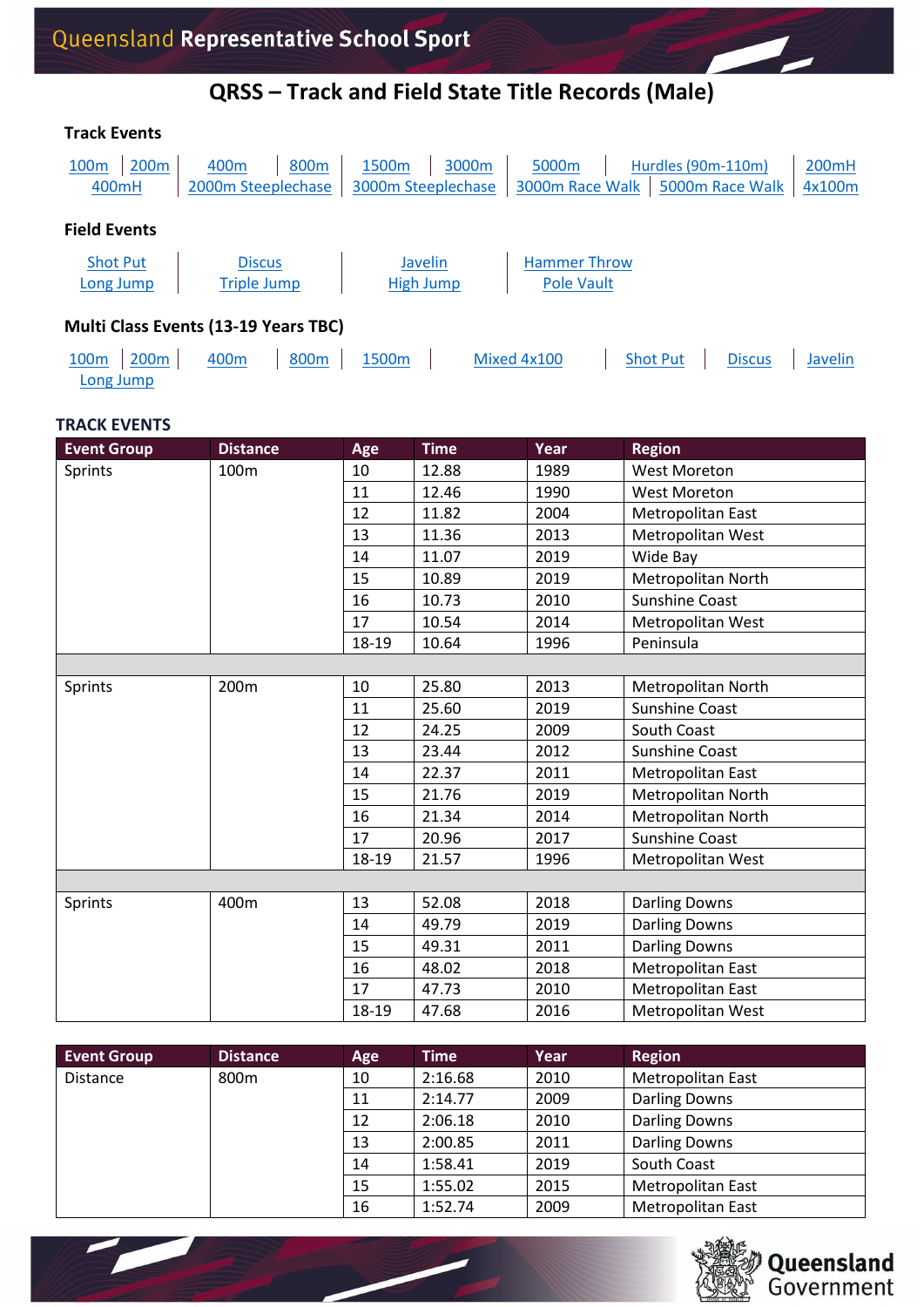<span id="page-1-0"></span>

|                 |       | 17    | 1:50.37  | 2015 | Metropolitan West     |
|-----------------|-------|-------|----------|------|-----------------------|
|                 |       | 18-19 | 1:49.31  | 2003 | Metropolitan East     |
|                 |       |       |          |      |                       |
| <b>Distance</b> | 1500m | 10    | 4:52.15  | 2019 | South Coast           |
|                 |       | 11    | 4:43.57  | 2018 | <b>Darling Downs</b>  |
|                 |       | 12    | 4:32.23  | 2019 | <b>Darling Downs</b>  |
|                 |       | 13    | 4:16.60  | 2015 | Metropolitan West     |
|                 |       | 14    | 4:08.40  | 1995 | Metropolitan East     |
|                 |       | 15    | 4:01.25  | 2009 | Metropolitan East     |
|                 |       | 16    | 3:56.64  | 1989 | <b>Brisbane North</b> |
|                 |       | 17    | 3:54.84  | 2001 | Metropolitan East     |
|                 |       | 18-19 | 3:56.47  | 1991 | (Region Not Listed)   |
|                 |       |       |          |      |                       |
| <b>Distance</b> | 3000m | 14    | 9:11.16  | 2017 | Metropolitan North    |
|                 |       | 15    | 8:41.52  | 2013 | Wide Bay              |
|                 |       | 16    | 8:32.47  | 2014 | Wide Bay              |
|                 |       | 17    | 8:44.65  | 2018 | Metropolitan North    |
|                 | 5000m | 18-19 | 14:54.11 | 2001 | South Coast           |

<span id="page-1-3"></span><span id="page-1-2"></span><span id="page-1-1"></span>

| <b>Event Group</b> | <b>Distance</b>  | Age   | <b>Time</b> | Year | <b>Region</b>            |
|--------------------|------------------|-------|-------------|------|--------------------------|
| <b>Hurdles</b>     | 90 <sub>m</sub>  | 13    | 12.50       | 1997 | Metropolitan East        |
|                    | 100 <sub>m</sub> | 14    | 13.56       | 1999 | South Coast              |
|                    |                  | 15    | 12.95       | 2007 | Capricornia              |
|                    | 110 <sub>m</sub> | 16    | 13.88       | 1997 | Metropolitan East        |
|                    |                  | 17    | 13.70       | 2004 | South Coast              |
|                    |                  | 18-19 | 14.40       | 1995 | Capricornia              |
|                    |                  |       |             |      |                          |
| <b>Hurdles</b>     | 200 <sub>m</sub> | 13    | 32.73       | 2018 | Northern                 |
|                    |                  | 14    | 28.80       | 2018 | South Coast              |
|                    |                  | 15    | 24.78       | 2004 | <b>Metropolitan West</b> |
|                    | 400 <sub>m</sub> | 16    | 54.71       | 2018 | Metropolitan East        |
|                    |                  | 17    | 52.66       | 2005 | Peninsula                |
|                    |                  | 18-19 | 54.14       | 2001 | South Coast              |

<span id="page-1-7"></span><span id="page-1-6"></span><span id="page-1-5"></span><span id="page-1-4"></span>

| <b>Event Group</b> | <b>Distance</b> |        | Age   | <b>Time</b> | Year' | <b>Region</b>            |
|--------------------|-----------------|--------|-------|-------------|-------|--------------------------|
| Steeplechase       | 2000m           |        | 14    | 6:28.67     | 2018  | <b>Metropolitan East</b> |
|                    |                 |        | 15    | 6:04.45     | 2017  | <b>Metropolitan West</b> |
|                    |                 | (84cm) | 16    | 6:03.16     | 2018  | <b>Metropolitan West</b> |
|                    |                 | (84cm) | 17    | 5:59.45     | 2019  | <b>Metropolitan East</b> |
|                    | 3000m           | (91cm) | 18-19 | 9:47.57     | 2019  | Peninsula                |

<span id="page-1-8"></span>

| <b>Event Group</b> | <b>Distance</b> | Age   | <b>Time</b> | Year | <b>Region</b>            |
|--------------------|-----------------|-------|-------------|------|--------------------------|
| Race Walk          | 3000m           | 13    | 14:07.18    | 2017 | South Coast              |
|                    |                 | 14    | 13:59.84    | 2018 | South Coast              |
|                    |                 | 15    | 12:57.72    | 2019 | South Coast              |
|                    | 5000m           | 16    | 21:05.14    | 2011 | <b>Sunshine Coast</b>    |
|                    |                 | 17    | 24:46.30    | 2016 | <b>Metropolitan East</b> |
|                    |                 | 18-19 | 21:54.86    | 2003 | Metropolitan North       |

<span id="page-1-10"></span><span id="page-1-9"></span>

| <b>Event Group</b> | <b>Distance</b> | Age | <b>Time</b> | Year | <b>Region</b>         |
|--------------------|-----------------|-----|-------------|------|-----------------------|
| Relay              | 4x100m          | 10  | 54.18       | 1984 | <b>Brisbane North</b> |
|                    |                 | ᆠᅶ  | 51.26       | 1984 | West Moreton          |
|                    |                 | 12  | 49.38       | 2009 | South Coast           |

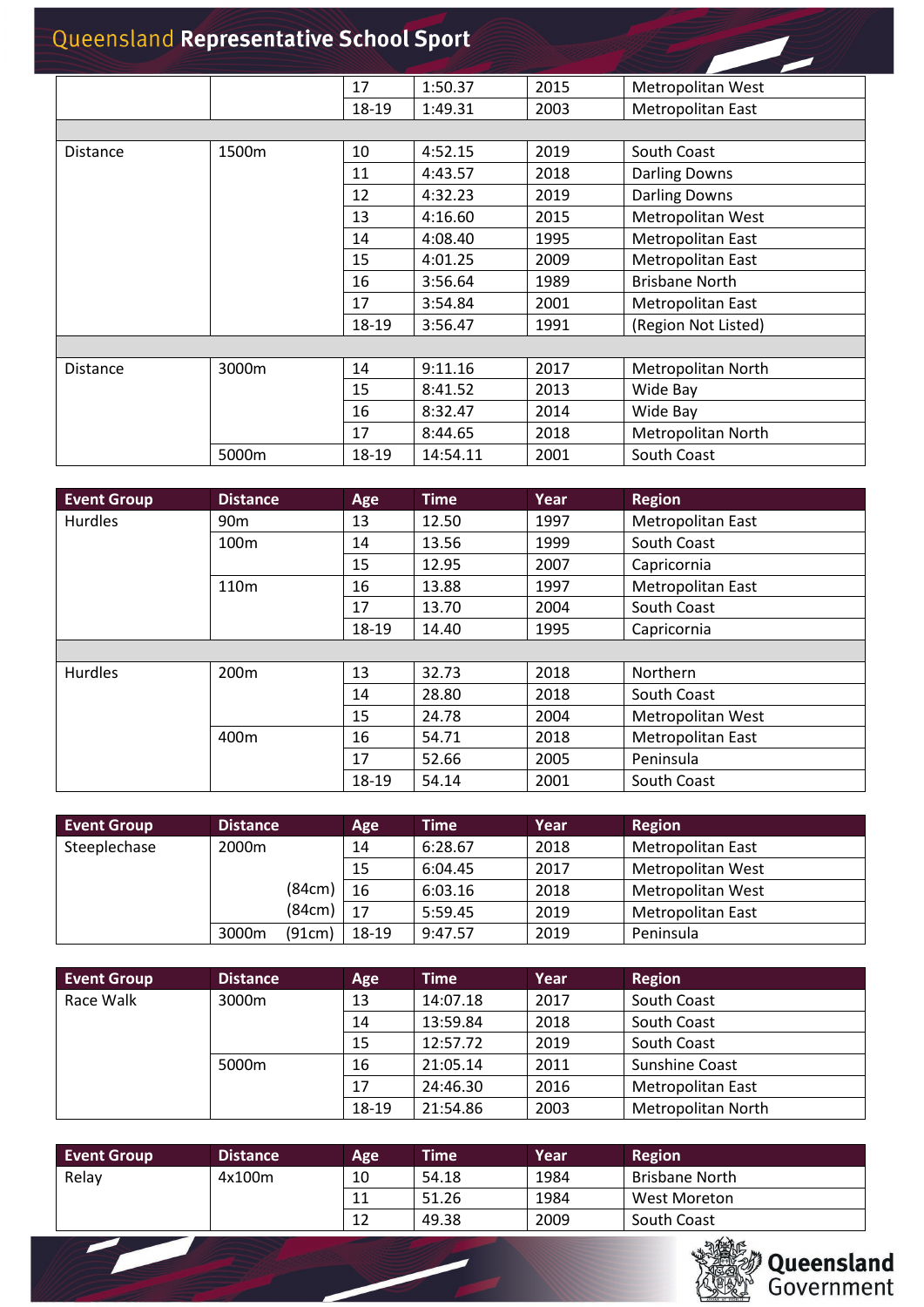|  | 13-15 | 42.95 | 2019 | Metropolitan West    |
|--|-------|-------|------|----------------------|
|  | 16-19 | 42.60 | 2019 | <b>Darling Downs</b> |

#### **FIELD EVENTS**

<span id="page-2-5"></span> $\sqrt{2}$ 

<span id="page-2-1"></span><span id="page-2-0"></span>

| <b>Event Group</b> | <b>Event</b>  | Age   | <b>Distance</b> | Year | <b>Region</b>        |
|--------------------|---------------|-------|-----------------|------|----------------------|
| Throws             | Shot Put      | 10    | 12.78m          | 2000 | Wide Bay             |
|                    |               | 11    | 15.40m          | 2001 | <b>Darling Downs</b> |
|                    |               | 12    | 16.29m          | 1999 | Capricornia          |
|                    |               | 13    | 18.23m          | 2003 | <b>Brent Dixon</b>   |
|                    |               | 14    | 17.55m          | 2009 | Metropolitan West    |
|                    |               | 15    | 19.20m          | 2011 | <b>Darling Downs</b> |
|                    |               | 16    | 18.56m          | 2012 | <b>Darling Downs</b> |
|                    |               | 17    | 19.99m          | 1998 | <b>Darling Downs</b> |
|                    |               | 18-19 | 17.92m          | 1998 | <b>Darling Downs</b> |
|                    |               |       |                 |      |                      |
| Throws             | <b>Discus</b> | 10    | 40.95m          | 2000 | Metropolitan East    |
|                    |               | 11    | 44.75m          | 2017 | Metropolitan West    |
|                    |               | 12    | 52.64m          | 2008 | Metropolitan North   |
|                    |               | 13    | 53.86m          | 2015 | Metropolitan West    |
|                    |               | 14    | 60.46m          | 2015 | Metropolitan East    |
|                    |               | 15    | 66.37m          | 2011 | <b>Darling Downs</b> |
|                    |               | 16    | 63.06m          | 2012 | <b>Darling Downs</b> |
|                    |               | 17    | 63.94m          | 2013 | <b>Darling Downs</b> |
|                    |               | 18-19 | 48.69m          | 1999 | <b>Darling Downs</b> |
|                    |               |       |                 |      |                      |
| Throws             | Javelin       | 13    | 53.13m          | 2002 | Metropolitan East    |
|                    |               | 14    | 59.35m          | 2012 | Metropolitan East    |
|                    |               | 15    | 66.82m          | 2019 | Metropolitan North   |
|                    |               | 16    | 72.98m          | 1990 | Northern             |
|                    |               | 17    | 75.48m          | 2016 | Northern             |
|                    |               | 18-19 | 61.83m          | 2012 | Metropolitan East    |
|                    |               |       |                 |      |                      |
| Throws             | Hammer        | 13    | 47.95m          | 2017 | Metropolitan East    |
|                    |               | 14    | 53.04m          | 2018 | Metropolitan East    |
|                    |               | 15    | 71.85m          | 2011 | <b>Darling Downs</b> |
|                    |               | 16    | 73.96m          | 2012 | <b>Darling Downs</b> |
|                    |               | 17    | 62.54m          | 2017 | South Coast          |
|                    |               | 18-19 | 58.33m          | 2001 | South Coast          |

<span id="page-2-4"></span><span id="page-2-3"></span><span id="page-2-2"></span>

| <b>Event Group</b> | Event       | Age   | <b>Distance</b> | Year        | <b>Region</b>              |
|--------------------|-------------|-------|-----------------|-------------|----------------------------|
| Jumps              | Long Jump   | 10    | 5.02m           | 1987        | Northern                   |
|                    |             | 11    | 5.30m           | 1991        | <b>Sunshine Coast</b>      |
|                    |             | 12    | 5.73m           | 1992        | Metropolitan East          |
|                    |             | 13    | 6.55m           | 2001        | Sunshine Coast             |
|                    |             | 14    | 6.72m           | 2016        | South Coast                |
|                    |             | 15    | 6.98m           | 1987 / 1994 | Brisbane North / Met. West |
|                    |             | 16    | 7.54m           | 2016        | Sunshine Coast             |
|                    |             | 17    | 7.50m           | 2017        | Sunshine Coast             |
|                    |             | 18-19 | 7.34m           | 1997        | Peninsula                  |
|                    |             |       |                 |             |                            |
| Jumps              | Triple Jump | 13    | 12.78m          | 2010        | Metropolitan North         |
|                    |             | 14    | 13.63m          | 2017        | <b>Metropolitan West</b>   |
|                    |             | 15    | 14.19m          | 2013        | Sunshine Coast             |

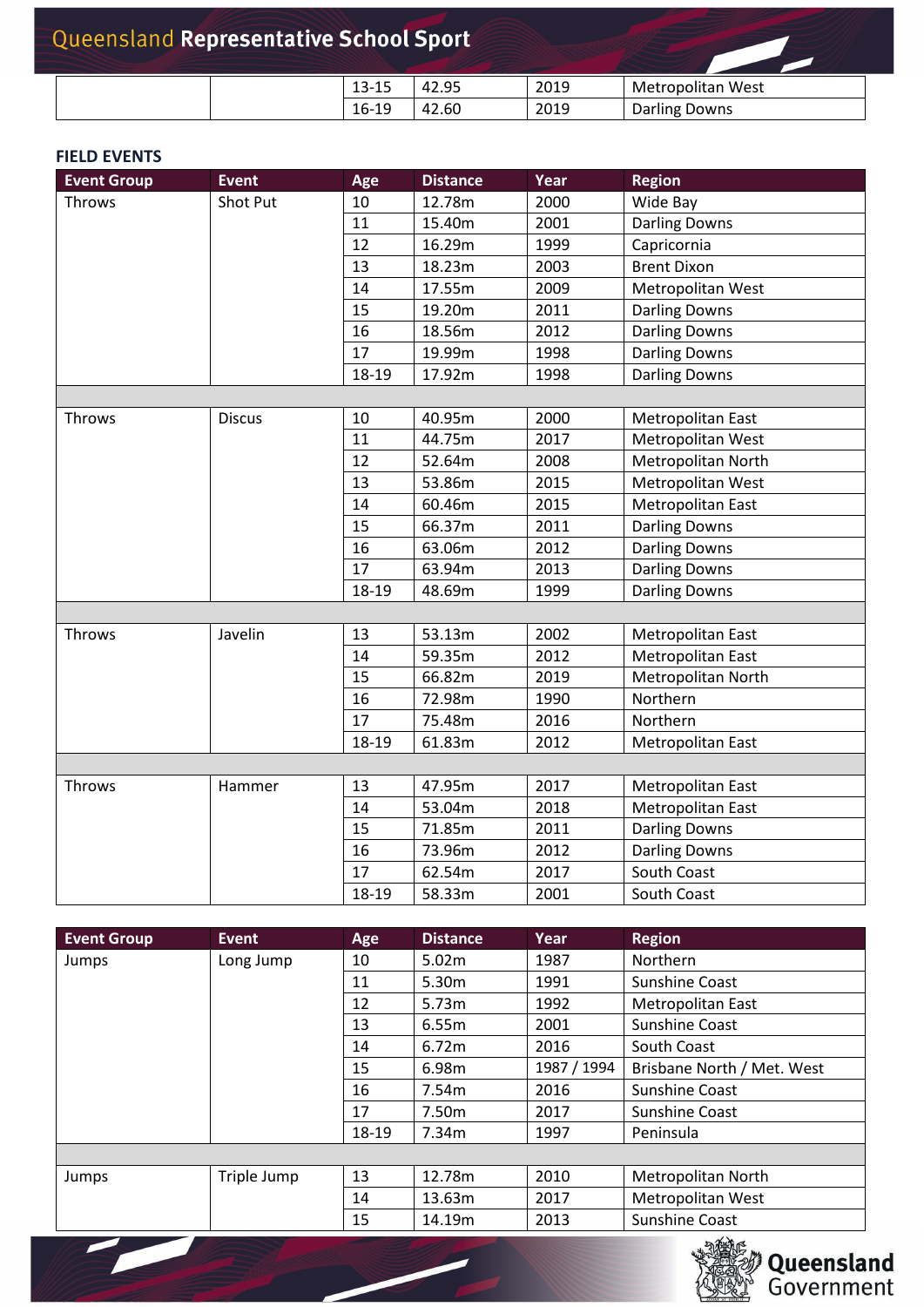<span id="page-3-0"></span>

|       |            | 16    | 15.01m | 2013        | Metropolitan North         |
|-------|------------|-------|--------|-------------|----------------------------|
|       |            | 17    | 15.09m | 2017        | <b>Sunshine Coast</b>      |
|       |            | 18-19 | 15.44m | 1997        | Wide Bay                   |
|       |            |       |        |             |                            |
| Jumps | High Jump  | 10    | 1.57m  | 2017        | Metropolitan North         |
|       |            | 11    | 1.69m  | 1998        | Metropolitan East          |
|       |            | 12    | 1.74m  | 1996        | Northern                   |
|       |            | 13    | 1.85m  | 2010        | Metropolitan North         |
|       |            | 14    | 1.94m  | 2018        | Metropolitan West          |
|       |            | 15    | 2.08m  | 1999        | Northern                   |
|       |            | 16    | 2.12m  | 2015        | Peninsula                  |
|       |            | 17    | 2.16m  | 2018        | Metropolitan East          |
|       |            | 18-19 | 2.13m  | 1989        | Wide Bay                   |
|       |            |       |        |             |                            |
| Jumps | Pole Vault | 13    | 3.40m  | 2019        | South Coast                |
|       |            | 14    | 3.30m  | 2017        | South Coast                |
|       |            | 15    | 4.00m  | 2003 / 2017 | Sunshine Coast / Met. East |
|       |            | 16    | 4.40m  | 2018        | Metropolitan East          |
|       |            | 17    | 4.60m  | 2012 / 2017 | Met. East / Met. West      |
|       |            | 18-19 | 4.51m  | 1997        | <b>Metropolitan West</b>   |

<span id="page-3-1"></span>

| <b>Event Group</b>    | Age | <b>Points</b> | Year | Region             |
|-----------------------|-----|---------------|------|--------------------|
| <b>Combined Event</b> | 10  | 1143          | 2006 | Metropolitan North |
|                       | 11  | 1316          | 2003 | Darling Downs      |
|                       | 12  | 1503          | 2004 | Darling Downs      |

#### <span id="page-3-2"></span>**MULTI CLASS – TRACK**

<span id="page-3-4"></span> $\overline{\phantom{0}}$ 

<span id="page-3-3"></span>

| <b>Event Group</b> | <b>Distance</b>  | Age   | <b>Percent</b> | <b>Classification</b> | Year | <b>Region</b>     |  |  |  |  |
|--------------------|------------------|-------|----------------|-----------------------|------|-------------------|--|--|--|--|
| Sprints            | 100m             | 10    | 81.76%         | T <sub>20</sub>       | 2019 | Wide Bay          |  |  |  |  |
|                    |                  | 11    | 88.02%         | T43                   | 2013 | South Coast       |  |  |  |  |
|                    |                  | 12    | 88.38%         | T43                   | 2014 | South Coast       |  |  |  |  |
|                    |                  | 13    |                |                       |      |                   |  |  |  |  |
|                    |                  | 14    |                |                       |      |                   |  |  |  |  |
|                    |                  | 15    |                |                       |      |                   |  |  |  |  |
|                    |                  | 16    |                | <b>TBC</b>            |      |                   |  |  |  |  |
|                    |                  | 17    |                |                       |      |                   |  |  |  |  |
|                    |                  | 18-19 |                |                       |      |                   |  |  |  |  |
|                    |                  |       |                |                       |      |                   |  |  |  |  |
| Sprints            | 200 <sub>m</sub> | 10    | 75.27%         | T42                   | 2009 | Capricornia       |  |  |  |  |
|                    |                  | 11    | 78.86%         | T35                   | 2008 | Wide Bay          |  |  |  |  |
|                    |                  | 12    | 115.45%        | T44                   | 2017 | Metropolitan East |  |  |  |  |
|                    |                  | 13    |                |                       |      |                   |  |  |  |  |
|                    |                  | 14    |                |                       |      |                   |  |  |  |  |
|                    |                  | 15    |                |                       |      |                   |  |  |  |  |
|                    |                  | 16    | <b>TBC</b>     |                       |      |                   |  |  |  |  |
|                    |                  | 17    |                |                       |      |                   |  |  |  |  |
|                    |                  | 18-19 |                |                       |      |                   |  |  |  |  |
|                    |                  |       |                |                       |      |                   |  |  |  |  |
| Sprints            | 400m             | 13    |                |                       |      |                   |  |  |  |  |
|                    |                  | 14    | <b>TBC</b>     |                       |      |                   |  |  |  |  |
|                    |                  | 15    |                |                       |      |                   |  |  |  |  |

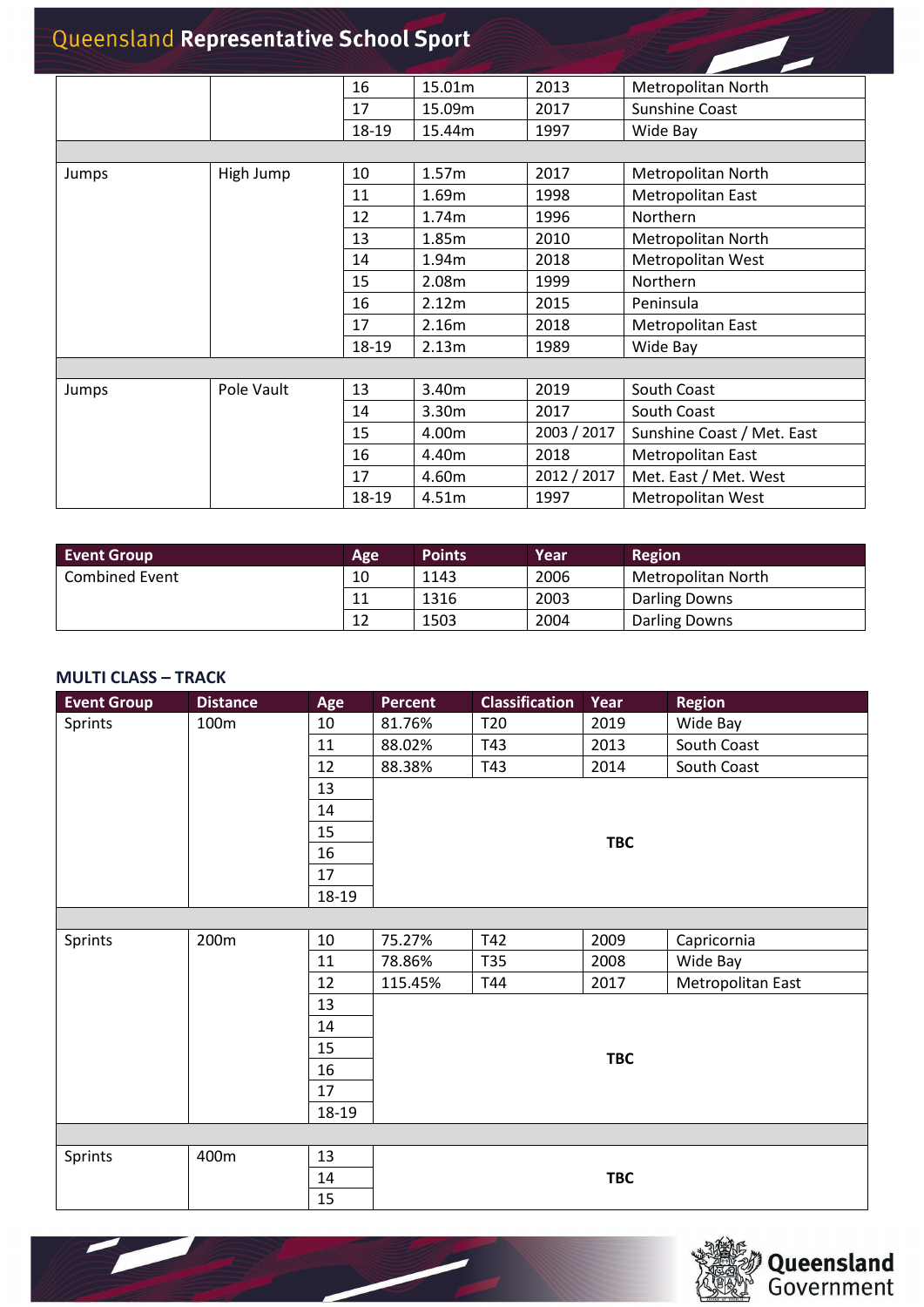|             |        | 16    |            |
|-------------|--------|-------|------------|
|             |        |       |            |
|             |        | 18-19 |            |
|             |        |       |            |
| Mixed Relay | 4x100m | 13-19 | <b>TBC</b> |

<span id="page-4-2"></span><span id="page-4-0"></span>

| <b>Event Group</b> | <b>Distance</b> | Age   | Percent    | <b>Classification</b> | Year | <b>Region</b>     |  |  |  |  |
|--------------------|-----------------|-------|------------|-----------------------|------|-------------------|--|--|--|--|
| Distance           | 800m            | 10    | 74.50%     | T <sub>20</sub>       | 2015 | Wide Bay          |  |  |  |  |
|                    |                 | 11    | 78.78%     | T01                   | 2017 | Metropolitan West |  |  |  |  |
|                    |                 | 12    | 117.54%    | T40                   | 2015 | Northern          |  |  |  |  |
|                    |                 | 13    |            |                       |      |                   |  |  |  |  |
|                    |                 | 14    |            |                       |      |                   |  |  |  |  |
|                    |                 | 15    |            |                       |      |                   |  |  |  |  |
|                    |                 | 16    | <b>TBC</b> |                       |      |                   |  |  |  |  |
|                    |                 | 17    |            |                       |      |                   |  |  |  |  |
|                    |                 | 18-19 |            |                       |      |                   |  |  |  |  |
|                    |                 |       |            |                       |      |                   |  |  |  |  |
| Distance           | 1500m           | 13    |            |                       |      |                   |  |  |  |  |
|                    |                 | 14    |            |                       |      |                   |  |  |  |  |
|                    |                 | 15    | <b>TBC</b> |                       |      |                   |  |  |  |  |
|                    |                 | 16    |            |                       |      |                   |  |  |  |  |
|                    |                 | 17    |            |                       |      |                   |  |  |  |  |
|                    |                 | 18-19 |            |                       |      |                   |  |  |  |  |

#### <span id="page-4-3"></span><span id="page-4-1"></span>**MULTI CLASS - FIELD**

<span id="page-4-5"></span>

<span id="page-4-4"></span>

| <b>Event Group</b> | <b>Distance</b> | Age    | Percent    | <b>Classification</b> | Year       | <b>Region</b> |  |  |  |  |
|--------------------|-----------------|--------|------------|-----------------------|------------|---------------|--|--|--|--|
| Throws             | Shot Put        | $10\,$ | 60.51%     | F20                   | 2005       | Wide Bay      |  |  |  |  |
|                    |                 | 11     | 69.20%     | F <sub>20</sub>       | 2005       | Northern      |  |  |  |  |
|                    |                 | 12     | 89.40%     | F01                   | 2019       | Capricornia   |  |  |  |  |
|                    |                 | 13     |            |                       |            |               |  |  |  |  |
|                    |                 | 14     |            |                       |            |               |  |  |  |  |
|                    |                 | 15     | <b>TBC</b> |                       |            |               |  |  |  |  |
|                    |                 | 16     |            |                       |            |               |  |  |  |  |
|                    |                 | 17     |            |                       |            |               |  |  |  |  |
|                    |                 | 18-19  |            |                       |            |               |  |  |  |  |
|                    |                 |        |            |                       |            |               |  |  |  |  |
| Throws             | <b>Discus</b>   | 10     | 61.64%     | F35                   | 2007       | Wide Bay      |  |  |  |  |
|                    |                 | $11\,$ | 91.92%     | F <sub>20</sub>       | 2005       | Northern      |  |  |  |  |
|                    |                 | 12     | 72.06%     | F01                   | 2019       | Capricornia   |  |  |  |  |
|                    |                 | 13     |            |                       |            |               |  |  |  |  |
|                    |                 | 14     |            |                       |            |               |  |  |  |  |
|                    |                 | 15     |            |                       |            |               |  |  |  |  |
|                    |                 | 16     |            |                       | <b>TBC</b> |               |  |  |  |  |
|                    |                 | 17     |            |                       |            |               |  |  |  |  |
|                    |                 | 18-19  |            |                       |            |               |  |  |  |  |
|                    |                 |        |            |                       |            |               |  |  |  |  |
| Throws             | Javelin         | 13     |            |                       |            |               |  |  |  |  |
|                    |                 | 14     |            |                       |            |               |  |  |  |  |
|                    |                 | 15     |            |                       |            |               |  |  |  |  |
|                    |                 | 16     |            | <b>TBC</b>            |            |               |  |  |  |  |
|                    |                 | 17     |            |                       |            |               |  |  |  |  |
|                    |                 | 18-19  |            |                       |            |               |  |  |  |  |